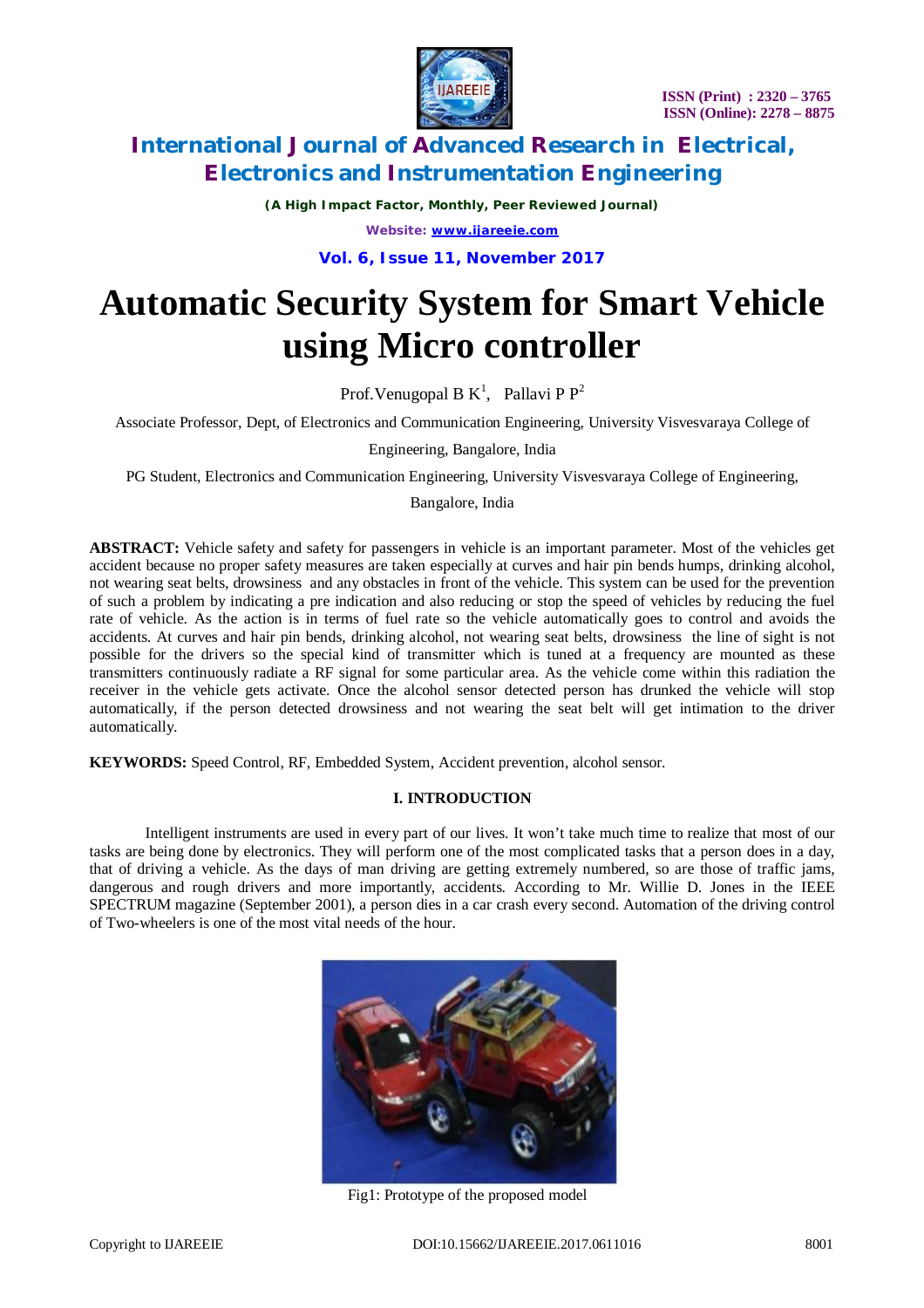

*(A High Impact Factor, Monthly, Peer Reviewed Journal)*

*Website: [www.ijareeie.com](http://www.ijareeie.com)*

## **Vol. 6, Issue 11, November 2017**

Road facilities are a major concern in the developed world. According to Mr. Willie D. Jones in the IEEE SPECTRUM magazine (September 2001), a person dies in a car crash every second .If we study the accident cases then behind every accident there are four main reasons for driver Injury or death.

- Over speeding
- Driver is drunk
- Driver suffers from Drowsiness
- Seat belt is not wired
- Tyre flattened

Reduction of the number of accidents and mitigation available in commercial vehicles today, and future of their consequences are a big concern for traffic authorities, the automotive industry and transport research groups. Road accidents are human tragedy. They involve high human suffering and monetary cost in terms of untimely deaths injuries and loss of potential income. Here we are going to design a dynamic system which avoids all the four reasons of accident. In case of over speeding in a speed limit zone area we are going to limit a speed to a certain cutoff value. If a driver is drunk then vehicle won't start until he or she is not able to drive, the system restrict driving without seatbelt also alarm a buzzer if driver suffer drowsiness. Vehicle tyre is sometimes the cause of accident we are going to avoid it by putting a tyre pressure sensor which indicate tyre pressure continuously on the LCD display provided on a dashboard which indicates the driver the pressure at any instant of time and helps to maintain pressure to the constant value.

#### **II.RELATED WORK**

**Lorate Shiny1 , A.Rajakumaran2 , S.Vijay are proposed "Vehicle Control System with Accident Prevention by Using IR Transceiver"** The project presented here is an approach towards vehicle navigation & safety implementation. As the title suggests, the project is aimed at automatically sensing the areas / zones like "School zone", "Work zone" or "Curve zone". As an example, near school zone, the sign board displays "School Zone Ahead, Drive Slowly", or near construction area, "Drive slowly, Work under construction". Drivers go at very high speed usually near school zone, or indulge in speeding causing inconvenience to the other vehicle users and pedestrians. Even though these are meant for the safety of the vehicles traveling and also for the general public, it is not usually practiced and ignored by the vehicle drivers. The main objective is to design a Vehicle controller meant for vehicle"s speed control and monitors the zones, which can run on an embedded system. Vehicle Controller can be custom designed to fit into a vehicle"s dashboard, and displays information on the vehicle. The project is composed of two separate units: zone status transmitter unit and receiver (speed display and control) unit. Once the information is received from the zones, the vehicle"s embedded unit automatically alerts the driver, to reduce the speed according to the zone, it waits for few seconds, and otherwise vehicle"s controller unit automatically reduces the speed.

**Ahmed Zuhair, Mansoor Ali ,Oman Ali Al-Humairi are proposed "Intelligent Car Security System Microcontroller based"** Theft attempts and crashing of cars due to careless parking are common issues in unattended public parking lots. This paper presents an intelligent car security system that provides security to the car against theft and crashing in parking lots. The main parts of the system are GSM and GPS modems, Camera, XYZ sensor and Microcontroller. The design focus is to make a highly secure, flexible, reliable and cost effective system. Any crash that happens to the car in the parking lots is immediately communicated to the owner through SMS. Motion sensors detect any vibration such as theft or crash and instantly capture the picture of the incident. The system also saves the picture of any damage caused to the vehicle rendering it as an evidence for further investigation in future. A prototype of the proposed system has been implemented. The test results prove that the system can monitor the parking area of the vehicle, inform the car owner about the status and the location of the car in case of any crash and helps in identifying who is responsible for such an incident by detecting the vibration and taking pictures around the parking area.

**P.Aravind , V.Kishore are proposed "E-Vehicle- Automatic Speed Control Using Android Mobile Application"** : In the rapidly changing world, the speed has become an important factor in humans' life .Everyone wants to get fast as much as possible. In the fast speed world, there are two perspectives, one is maintaining the speed and the other is to maintain the safety medium as well. In the smart speed world the technologies plays a major role. Smart phones are the key part of the growing technologies in the globe. Android application is a one which is ruling almost 75% of the crowd .So our objective is to ensure maximum safety to the person who is driving the vehicle and to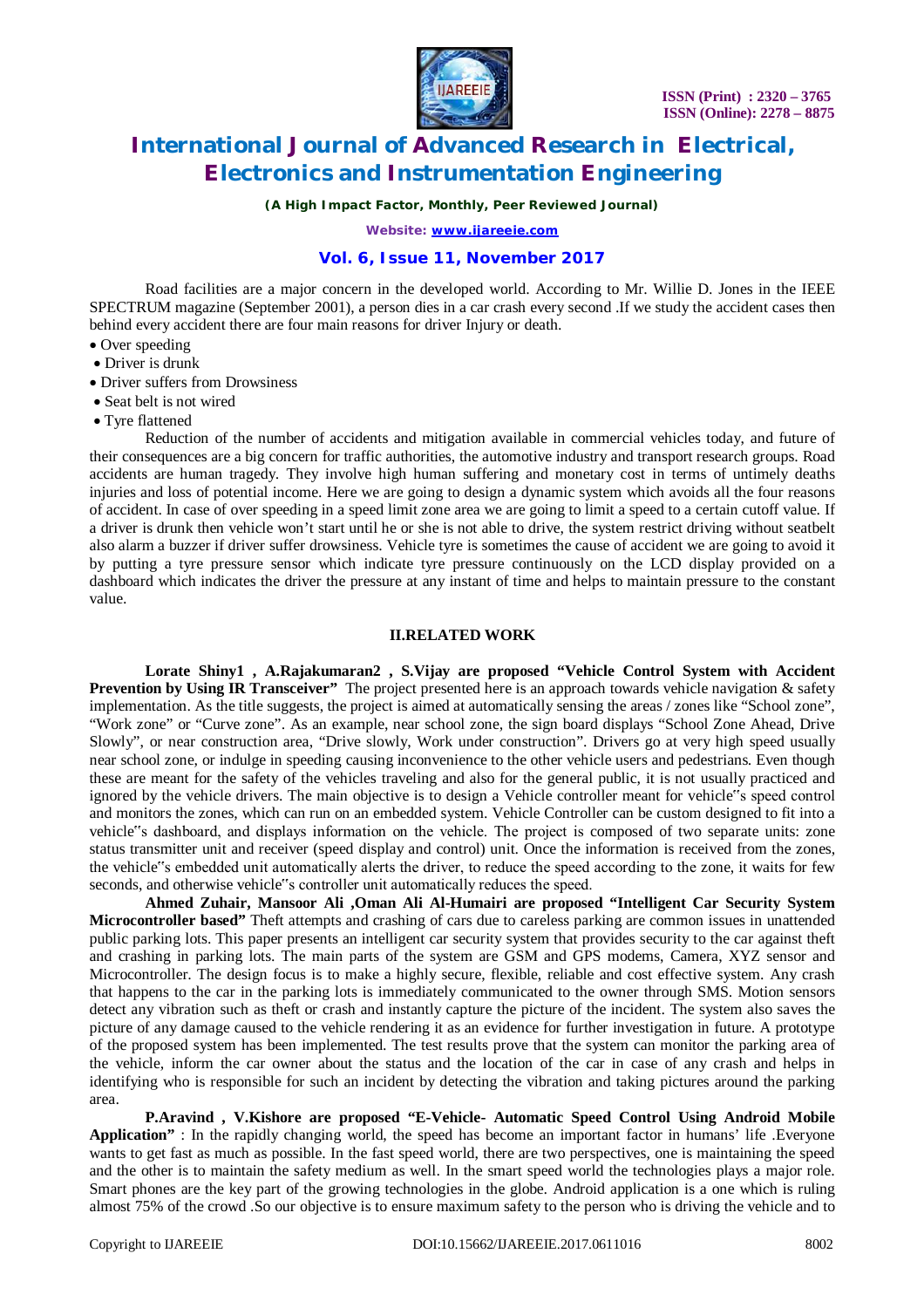

*(A High Impact Factor, Monthly, Peer Reviewed Journal)*

*Website: [www.ijareeie.com](http://www.ijareeie.com)*

### **Vol. 6, Issue 11, November 2017**

the people on the road in all parameters through a mobile app. Nowadays accidents rates are increasing linearly causing demise of many people by making modest mistakes while driving in zones like school, college, hospital, market, highways and hill station. This paper is going to be a smart way of controlling the speed of the vehicles in all these zones. A mobile application is being created integrating with google map. The latitude and longitude position of the speed restricting zones like school, college, markets is being stored in the cloud. When the destination place is entered in the goggle map, it actually starts indicating the driver 100m before the speed restricting zone and if the driver doesn't reduces the speed of the vehicle according to the zone in 50m, the speed of the vehicle is automatically arrested using ARM processor. The next objective of this paper is to slow down the speed of the vehicle in speed breaker. The image of the speed breaker is being stored in the arm processor and there is a camera attached to the car at its top roof. when the image captured by the camera and the image stored in the processor matches , the processor alerts the driver by an alarm caution before 100m and if the driver fails to reduce the speed in 50 m, the speed is reduced by using ARM processor. Further this project can be enhance by fixing a strip sensor at the edge of the doors, such that it senses vehicle movement .When the door is opened and if the sensor senses the movement of vehicle before 5m from the door of the vehicle, door gets locked at that particular angle. i.e., when there is a movement of vehicles, sensor turns on and the door is locked at that particular angle. Implementation of this can avoid accidents in opening the doors. The number of vehicles registered in India is shown in Table 1. These data show that the total number of vehicles are increasing per year the annual increasing rate of vehicles are 10%, however, these numbers are probably overestimates as personal vehicle owners register their vehicles and pay the road tax once when they buy the vehicle and are not required to pay an annual tax. Because of this, a large number of vehicles remain on the official record even when they are not in use any more. Recent estimates suggest that the actual number of vehicles in use may be about 60-70% of the official number thus the accident rates also increases.

| Year         | <b>Total Vehicle</b> |  |  |
|--------------|----------------------|--|--|
| 2014         | 189491               |  |  |
| 2015         | 208562               |  |  |
| Growth/Year% | 10                   |  |  |

|  | Table 1: Growth in vehicle per year |  |  |  |  |
|--|-------------------------------------|--|--|--|--|
|--|-------------------------------------|--|--|--|--|

The number of road traffic fatalities and the population of India from 2005 to 2015. The total number of fatalities increased at an average rate of about 4% per year in the period 2005-2015and the rate has increased to 8% per year since then. The number of fatalities per million populations remained around 79-83 in the period 2005- 2015 and has since increased to 101. Traffic fatalities per unit population has been taken as an indicator of the health burden of road traffic crashes on society at the city, regional, or national level. At the individual level, what is of consequence is the risk of injury per trip, and the total number of trips is proportionate to the population. Therefore, traffic fatalities per unit population can be taken as a rough indicator of risk faced by individuals. The risk of being involved in a fatal road traffic crash has obviously been increasing for Indian citizens over the past few years. While some of this increase can be attributed to increase in the number of motor vehicles per capita in India, however, increasing vehicle ownership need not result in increased fatality rates if adequate safety measures are implemented.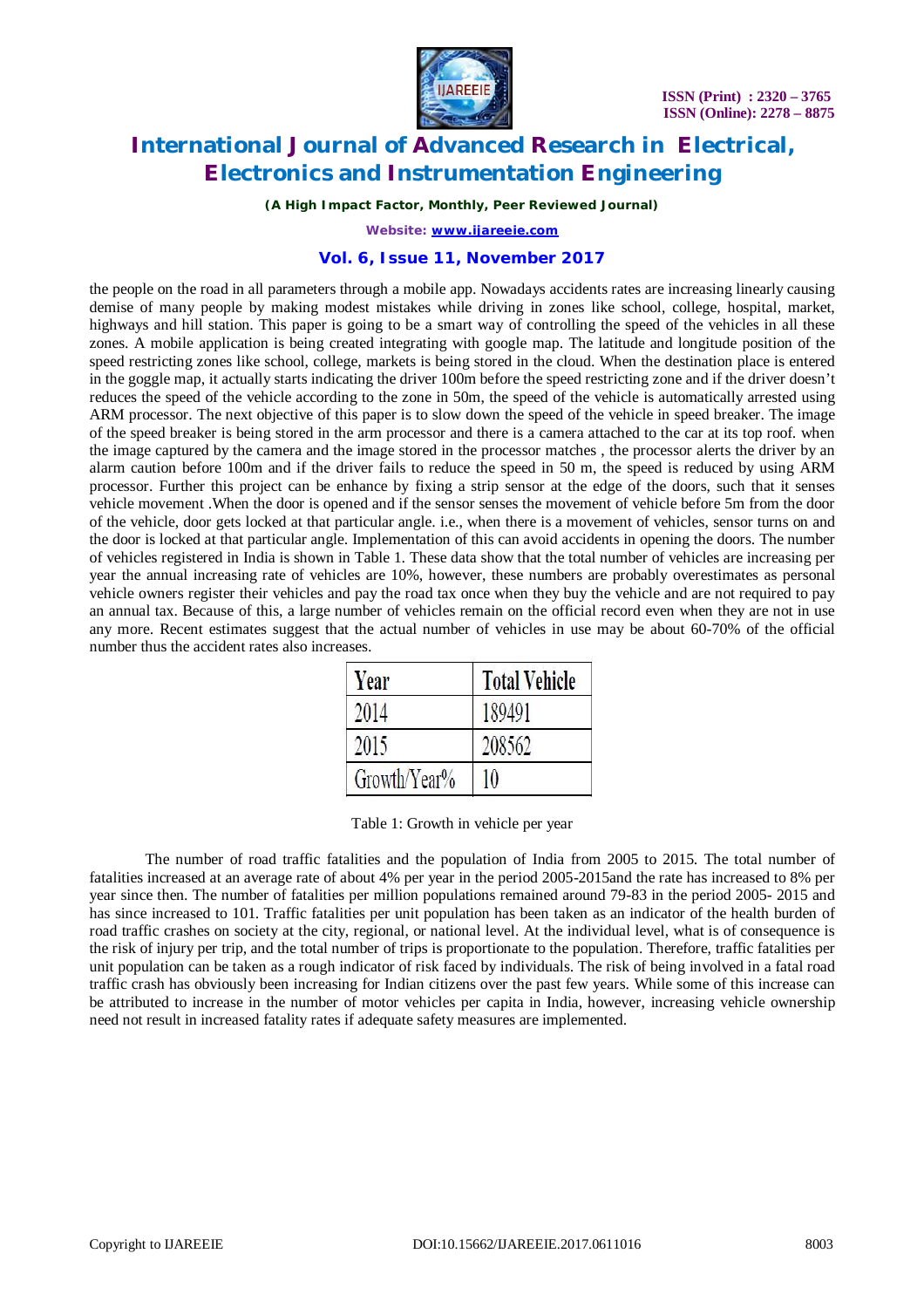

*(A High Impact Factor, Monthly, Peer Reviewed Journal)*

*Website: [www.ijareeie.com](http://www.ijareeie.com)*

# **Vol. 6, Issue 11, November 2017**

| Year | <b>Fatalities</b> | <b>Fatalities/million persons</b> |
|------|-------------------|-----------------------------------|
| 2005 | 77,000            | 81                                |
| 2006 | 79,900            | 82                                |
| 2007 | 82,000            | 83                                |
| 2008 | 78,900            | 79                                |
| 2009 | 80,900            | 79                                |
| 2010 | 84,059            | 80                                |
| 2011 | 84,430            | 79                                |
| 2012 | 91,376            | 84                                |
| 2013 | 98,254            | 89                                |
| 2014 | 105,725           | 94                                |
| 2015 | 114,590           | 101                               |

Table 2:Road traffic fatalities in India

# **III.PROPOSED METHOD**

### **BLOCK DIAGRAM:**

The block diagram representation of system consist of two parts

- Road side module
- Vehicle side module.

### **Road Side module**



Fig 2:Block Diagram of road side module

1. PIC 18F452-PIC 18F452 acts as a controller unit for road side section which takes a data from IR pair if it is true then sends data by RF transmitter, it require 5v supply for working. 2. IR Pair- IR pair is acting as a sensing device for a vehicle which detects s vehicle when it cuts a IR rays 3. RF TX-The data of a speed limit zone is not directly transmitted to the vehicle it is first encoded in analog format by a IC HT12E then it is transmitted using amplitude shift keying (ASK).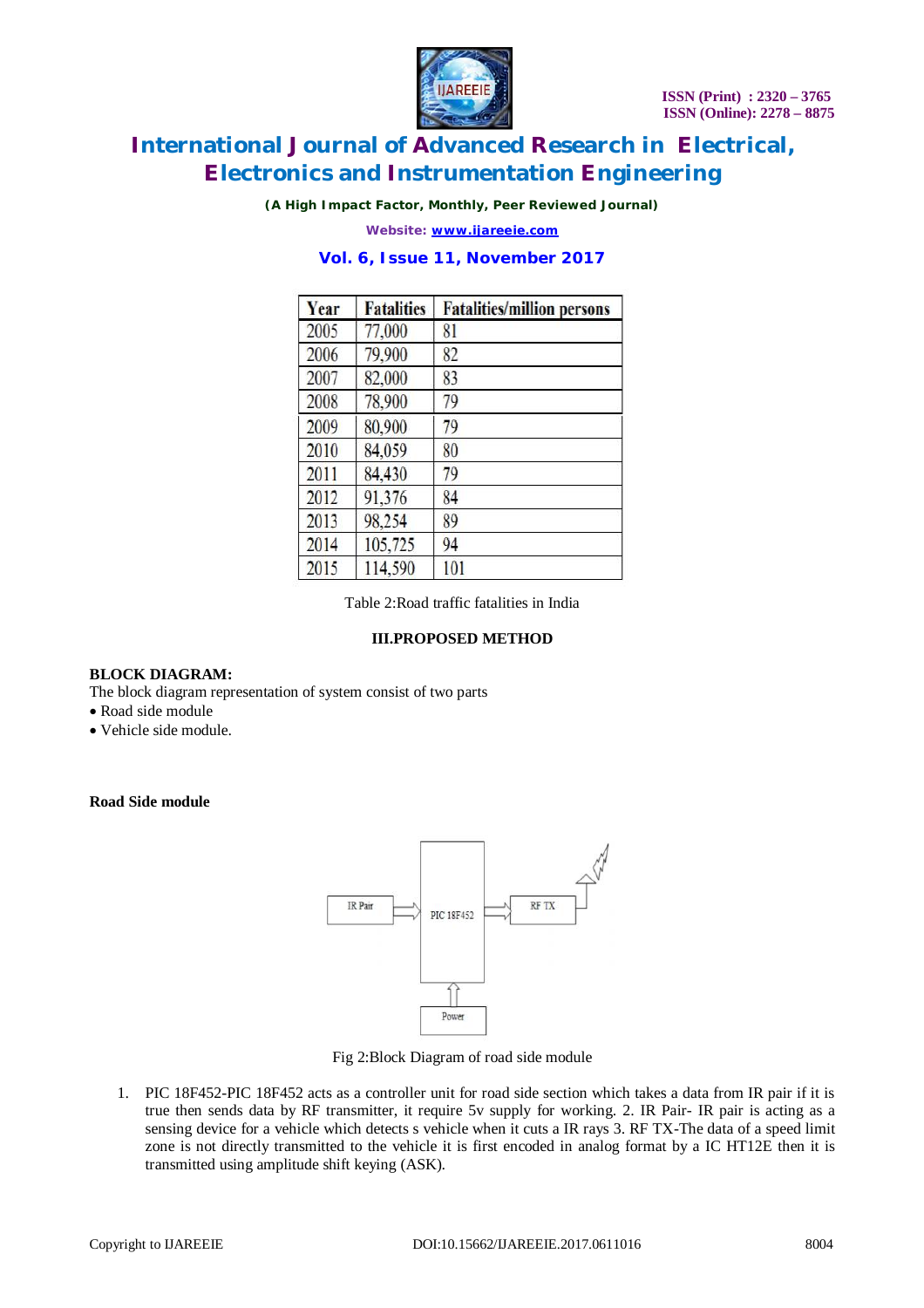

*(A High Impact Factor, Monthly, Peer Reviewed Journal)*

*Website: [www.ijareeie.com](http://www.ijareeie.com)*

# **Vol. 6, Issue 11, November 2017**

**Vehicle side module**



Fig 3:Block diagram of vehicle side module

This work is aimed at producing a cost effective smart, secured and safe vehicle system. We have built a prototype model which as shown in above block diagram. Following is the hardware description

1. ARM-7 module - In our system we are using LPC2148. It acts as the major controller unit of the system. Input from various sensors like IR, alcohol sensor, drowsiness sensor, seatbelt key is given to this unit on which it process according to the programming and gives output. It needs 3.3V to drive the ARM7 module.

2. MQ3-MQ3 is a alcohol sensor which is place near a staring wheel of a vehicle which can easily sense the alcohol in vicinity of it.

3. Drowsiness sensor-Eye blink sensor is nothing but a simple IR pair which tracks the motion of eye regularly and detects the drowsiness.

4. Motor Driver (L293D)-it is motor driver IC which permits the motor direction control in various directions.

5. Key-key is a simple sensor for seatbelt detection.

6. Limit Switch- Limit switch is like a controller of a vehicle which controls the movement of prototype vehicle.

7. Motors-Motors are act as a wheel of a prototype vehicle.

8. Buzzer-Buzzer is a acoustic indication device which informs the driver in emergency

9. RF RX –Radio frequency receiver receives the command signals from the road side module, which is then decoded to original format by a IC called as HT12D.

#### **IV.WORKING MODULE**

#### **Speed Control :**

The IR pairs are placed in the speed limit zones like school, colleges, Hospitals or a dangerous point on a highway whenever the vehicle enters in the speed limit zone a IR pair cut of then it sense that the vehicle is entered in speed limit zone and controls the speed according to the zone speed limit

#### **Alcohol Sensor :**

The projects involve the alcohol detection using a alcohol sensor MQ3, Sensitive material of MQ-3 gas sensor is SnO2 which with lower conductivity in clean air. When the target alcohol gas exist, the sensor's conductivity gets higher along with the gas concentration rising. Users can convert the change of conductivity to correspond output signal of gas concentration through a simple circuit. When a driver is drunk and tries to sit on a driver seat then the alcohol sensor MQ3 detects the presence of alcohol and blow the buzzer and unless and until the alcoholic person is replace by a normal person the car wouldn't ignite.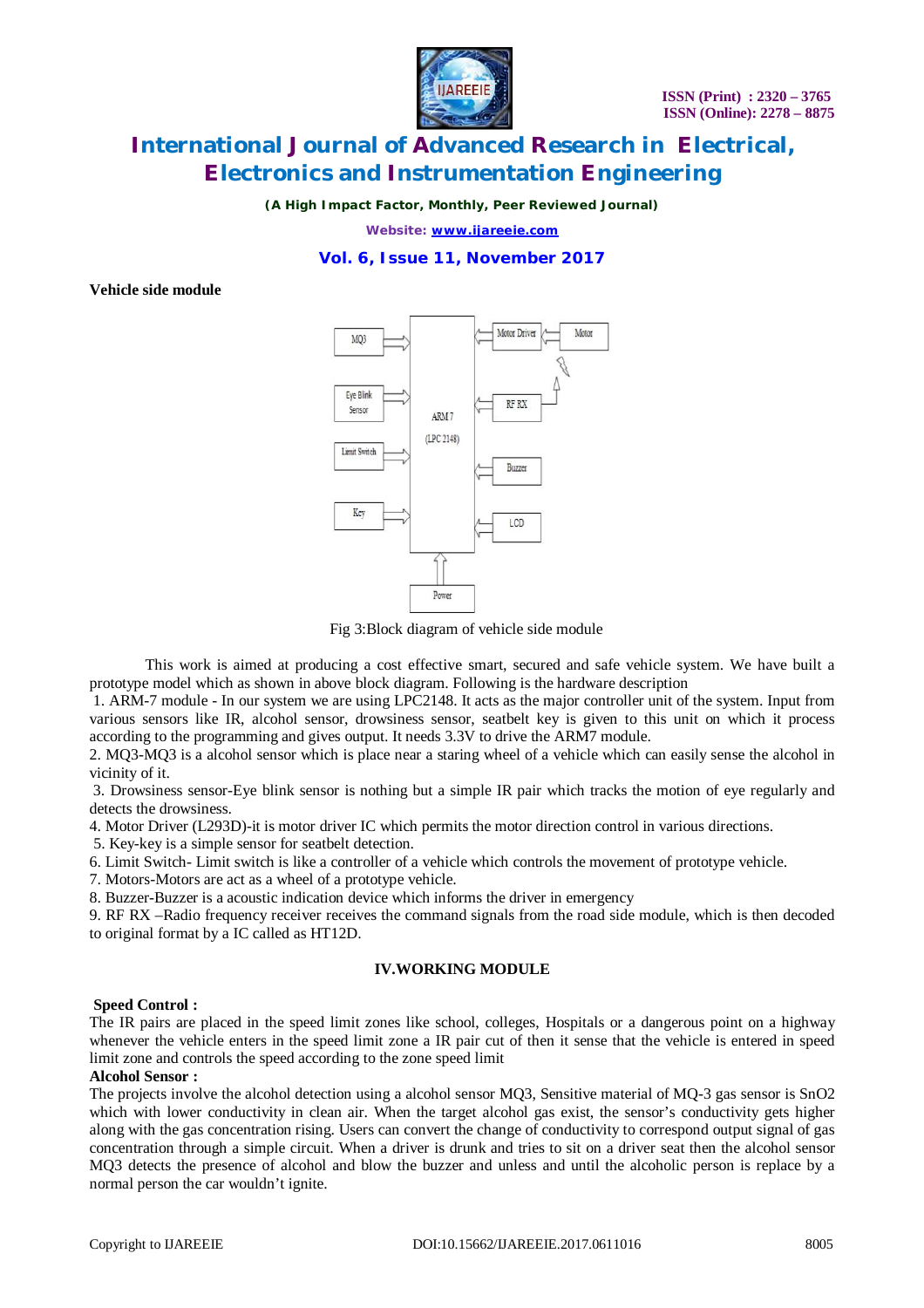

*(A High Impact Factor, Monthly, Peer Reviewed Journal)*

*Website: [www.ijareeie.com](http://www.ijareeie.com)*

# **Vol. 6, Issue 11, November 2017**

#### **Seat Belt Detection:**

Normally we wear seatbelt over chest and there is physical contact in human body and seatbelt when seatbelt is wear the key mounted on a seatbelt got pressed which sends a control command signal to a controller and the microcontroller understand the seatbelt is weared by a person and start the vehicle.

#### **Drowsiness Detection :**

The IR Sensor is used to detect eye blink. The infrared rays generated by the IR transmitter are focused towards the eye. The reflected rays from the eye received at IR receiver. When the eye is closed the strength of reflected IR rays is high and conversely low when eye is open. The drowsiness is detected if the high is longer than the predefined time indicates the driver would fallen to the drowsiness. The output of the IR receiver is given to a logic circuit to actuate alarm.

#### **Tyre Pressure:**

A piezo electric sensor is placed on tyre which detects the pressure of tyre when it reduced below threshold then it plays a buzzer.

# **V.RESULT**



Fig 4: Hardware implementation of the module

System prototype is constructed. The IR transmitter and receiver module is used to detect whether the driver suffers from drowsiness. Alcohol sensor is used to sense the concentration of the alcohol. Simple switch is used as a key for seat belt detection.

### **VI.FUTURE WORK**

At present, we have excluded geared two wheelers from the scope of this project because it complicates the control mechanism. In future the work can be applied to geared two-wheelers.

## **VII.CONCLUSION**

A prototype model of controller is built on the speed mixing capability. Signals from The sign board of various zones (school zone, highway zone, "U" turn zone etc) is Intelligently treated individually & generates input signals for driving actuators – car engine and additional DC motor. They, in turn, jointly control the speed of vehicle wheels. This design successfully utilizes a new idea of hybrid vehicle recently immerged in automotive industry. The system does not require a physical braking subsystem which will reduce the overall cost of a car.